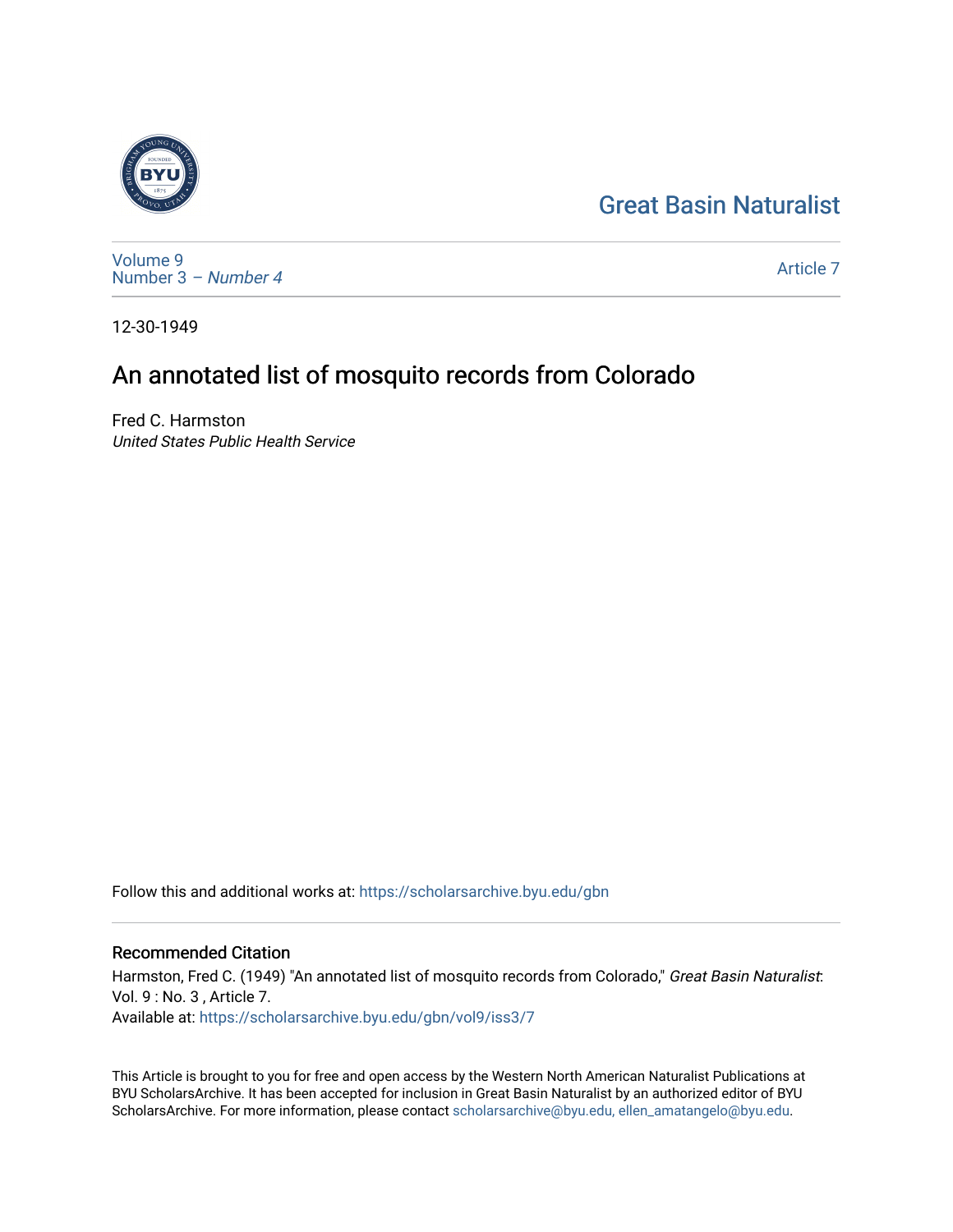# AN ANNOTATED LIST OF MOSQUITO RECORDS FROM COLORADO

#### FRED C. HARMSTON

## S. A. Sanitarian (R), U. S. Public Health Service

The original purpose of this report was to assemble data on the mosquitoes of Colorado that have been obtained by personnel of the U. S. Public Health Service, Malaria Control in War Areas and Communicable Disease Center Programs, during the seasons of 1944-1947. However, the original plan was modified and broadened to include all mosquito records from Colorado that have come to the attention of the writer. This action was taken because no recent attempt has been made to bring all published Colorado mosquito records together into <sup>a</sup> single report and. further, because of the fact that the earlier published records from Colorado are widely scattered in entomological literature.

For convenience the species and the collection data are arranged alphabetically. Names of the principal collectors have been abbreviated as follows: T. D. A. Cockerell, (C) ; H. G. Dyar, (D) ; F. C. Harmston,  $(H)$ ; G. F. Knowlton,  $(K)$ ; W. R. Lasky,  $(L)$  and L. E. Perry, (P).

#### LIST OF SPECIES RECORDED

- 1. Aedes campcstris Dyar & Knab.
- 2. Aedes canadensis (Theobald).
- 3. Aedes cataphylla Dyar.
- 4. Aedes cinerus Meigen.
- 5. Aedes communis (De Geer).
- 6. Aedes dorsalis (Meigen).
- 7. Aedes excrucians (Walker).
- 8. Aedes fitchii (Felt & Young).
- 9. Aedes flavescens (Muller).
- 10. Aedes idahoensis (Theobald).
- 11. *Aedes impiger* (Walker).
- 12. Aedes increpitus Dyar.
- 13. *Aedes intrudens* Dyar.
- 14. *Aedes klotsi* Matheson.
- 15. *Aedes lateralis* (Meigen).
- 16. *Aedes nearcticus* Dyar.
- 17. Aedes nigromaculis (Ludlow).
- 18. *Aedes pionips* Dyar.
- 19. *Aedes pullatus* (Coquillett).
- 20. *Aedes punctor* (Kirby).
- 21. Aedes riparius Dyar & Knab.
- 22. Aedes sticticus (Meigen).
- 23. Aedes stimulans (Walker).
- 24. Aedes triseriatus (Say).
- 25. Aedes trivittatus (Coquillett).
- 26. Aedes vexans (Meigen).
- 27. Anopheles franciscanus McCracken.
- 28. Anopheles frecborni Aitken.
- 29. Anopheles occ'identalis Dyar & Knab
- 30. Anopheles punctipennis (Say).
- 31. Anopheles quadrimaculatus Say.
- 32. Culex apicalis Adams.
- 33. Culex pipiens Linnaeus.
- 34. Culex rcstuans Theobald.
- 35. Culex salinarius Coquillett.
- 36. Culex tarsalis Coquillett.
- 37. Culiseta alaskaensis (Ludlow).
- 38. Culiscta impatiens (Walker).
- 39. Culiseta incidens (Thomson).
- 40. Culiseta inornata (Williston).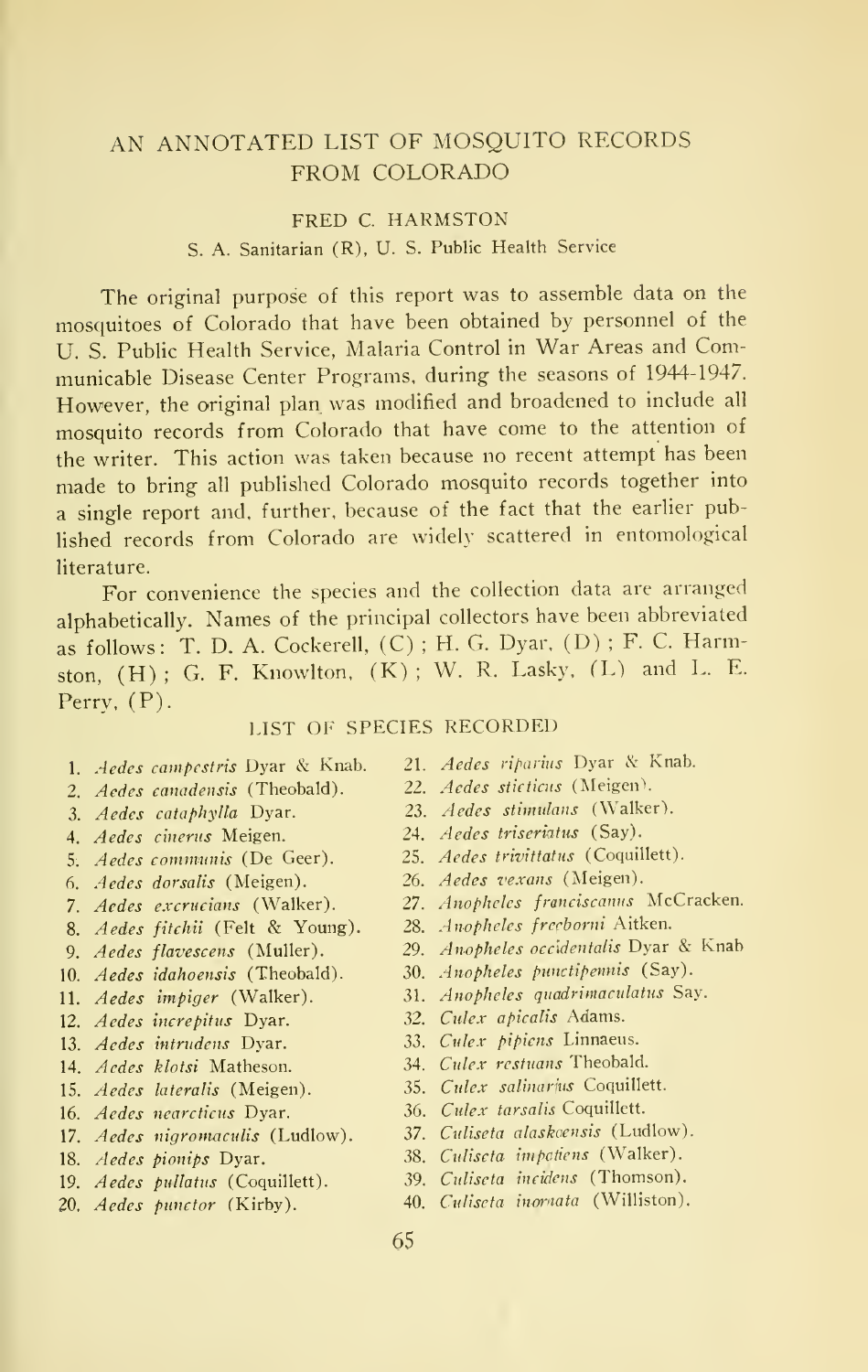42. Culiseta morsitans (Theobald). zaga).

- 41. Culiseta melanura (Coquillett). 44. Psorophora confinnis (Lynch Arribal-
- 43. Mansonia perturbans (Walker). 45. Psorophora signipennis (Coquillett).

#### Aedes campestris Dyar & Knab

This species was collected in the northwestern section of the state, in the vicinity of alkaline borrow pits. The females were observed to bite readily during the evening, after being disturbed from their rest ing places in the grass.

Garfield County: Rifle. July 18. 1947 (H). Rio Blancho County: Rangeley. July 17. 1947 (H).

#### Aedes canadensis (Theobald)

Canadensis was taken on two occasions in forested areas above 8000 feet elevation. Larvae were collected from marshy ground pools near the edge of the forests. The females attack during the daytime in shaded, woodland areas.

Clear Creek County: Georgetown. July 19. 1947 (H). Summit County: Frisco, July 19, 1947 (H).

#### Aedes cataphylla Dyar

This is one of the more troublesome mosquitoes in the mountains of Colorado. The females attack readily in the wooded areas and inflict a painful bite. Along the lower limits of its range it is associated with *canadensis*; at the higher elevations, around 10,000 feet, it occurs with communis and punctor.

Grand County: Grand Lake, May, 1923 (D). (3) ; Fraser, May 31, 1923 (D) (3). Larimer County: Estes Park. August 20, 1940 (K). Routt County: Rabbit Ears Pass, May 14. 1947 (H). Summit County: Frisco, July 19, 1947 (H) ; Loveland Pass. July 19, 1947 (H).

#### Aedes cinereus Meigen

This species was collected along the foothills of the higher mountain ranges, in the vicinity of wooded streams. It is a persistent biter in the wooded areas during daytime.

Eagle County: Minturn, July 19, 1947 (H). Garfield County: Glenwood Springs, July 19, 1947 (H). Grand County: Grand Lake, July 3, 1923 (D), (3). Mofifat County: Craig, June 13, 1947 (H).

#### Aedes communis (DeGeer)

This species was encountered in the higher mountain areas of the state. The females were observed to bite readily in wooded areas dur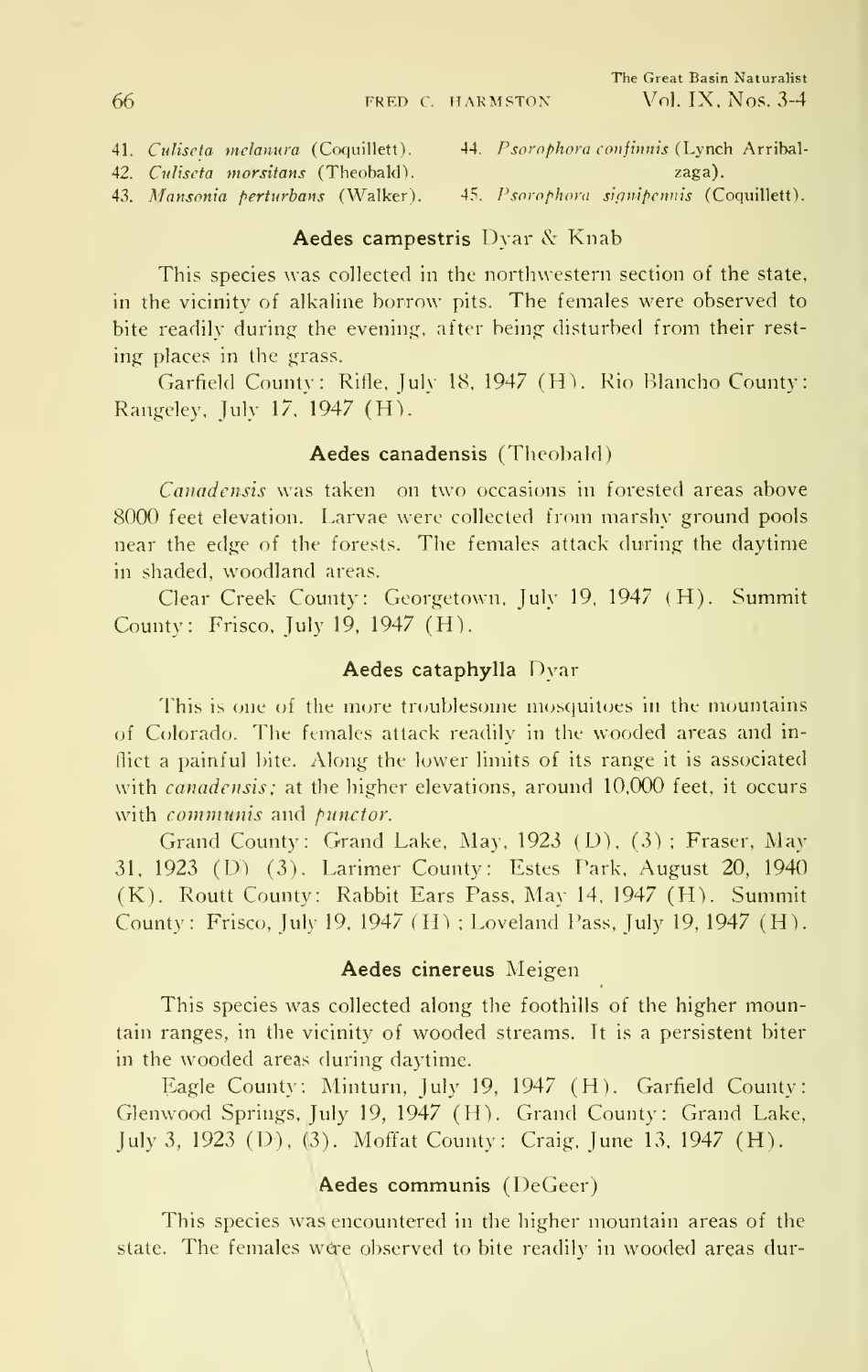ing the daytime and in open areas at evening. It occurs in tremendous numbers in many of the higher mountain regions where breeding conditions are favorable and is to be regarded as the most troublesome species within its range.

Clear Creek County: Georgetown. July 17. 1947 (H). Chaffee County: Salida, May 24. 1947 (H). Grand County: Grand Lake. June 3, <sup>1923</sup> (D). (3). Gunnison County: Monarch Pass, May 25, 1947 (H) . Summit County: Loveland Pass, July 19, 1947 (H).

#### Aedes dorsalis (Meigen)

Dorsalis was found in all regions of the state except for the higher mountain areas. It is <sup>a</sup> troublesome species in many of the high val leys but apparently is absent in the wooded localities. Dorsalis is the dominant mosquito on the Colorado plains and the most troublesome pest species in the state.

Adams County: Fitzsimons General Hospital, 1944-1945 (L). Alamosa County: Alamosa, August 9, 1944 (P). Arapahoe County: Ft. Logan, July 10, 1944 (P). Bent County: Las Animas, September 6^ 1944 (P) ; May 23, 1947 (H). Delta County: Delta, September 4, 1944 (P). El Paso County: Colorado Springs, 1942 (Portman). Garfield County: Silt, August 11, 1944 (P). Jackson County: Walden, August 24, 1940 (K). Larimer County: Estes Park, August 24, 1940 (K) ; Ft. Collins, 1941 (James). Mesa County: Grand Junction, August 11, 1944 (P). Mofifat County: Craig, July 14. 1944 (P) ; June 13, 1947 (H). Rio Grande County: Monte Vista. August 9. 1944 (P). Routt County: Hayden. July 14, 1944 (P). Weld County: Greeley, August 8, 1944 (P).

#### Aedes excrucians (Walker)

Grand County: Columbine Lake, June 2, 1923 (D), (3) ; Grand Lake, June 21, 1923 (D). Larimer County: Ft. Collins, 1941 (James). This species is recorded by Cockerell, as Aedes sansoni from Buena Vista and Salida, in Chafifee County and from Estes Park, in Larimer County.

#### Aedes fitchii (Felt and Young)

This species was observed to be locally abundant in the foothill regions of both sides of the Continental Divide, and in wooded areas of the higher mountain valleys. Larvae and adults of this species were frequently associated in the same habitat with those of A. cinereus and A, increpitus. The females bite readily, particularly in the evening.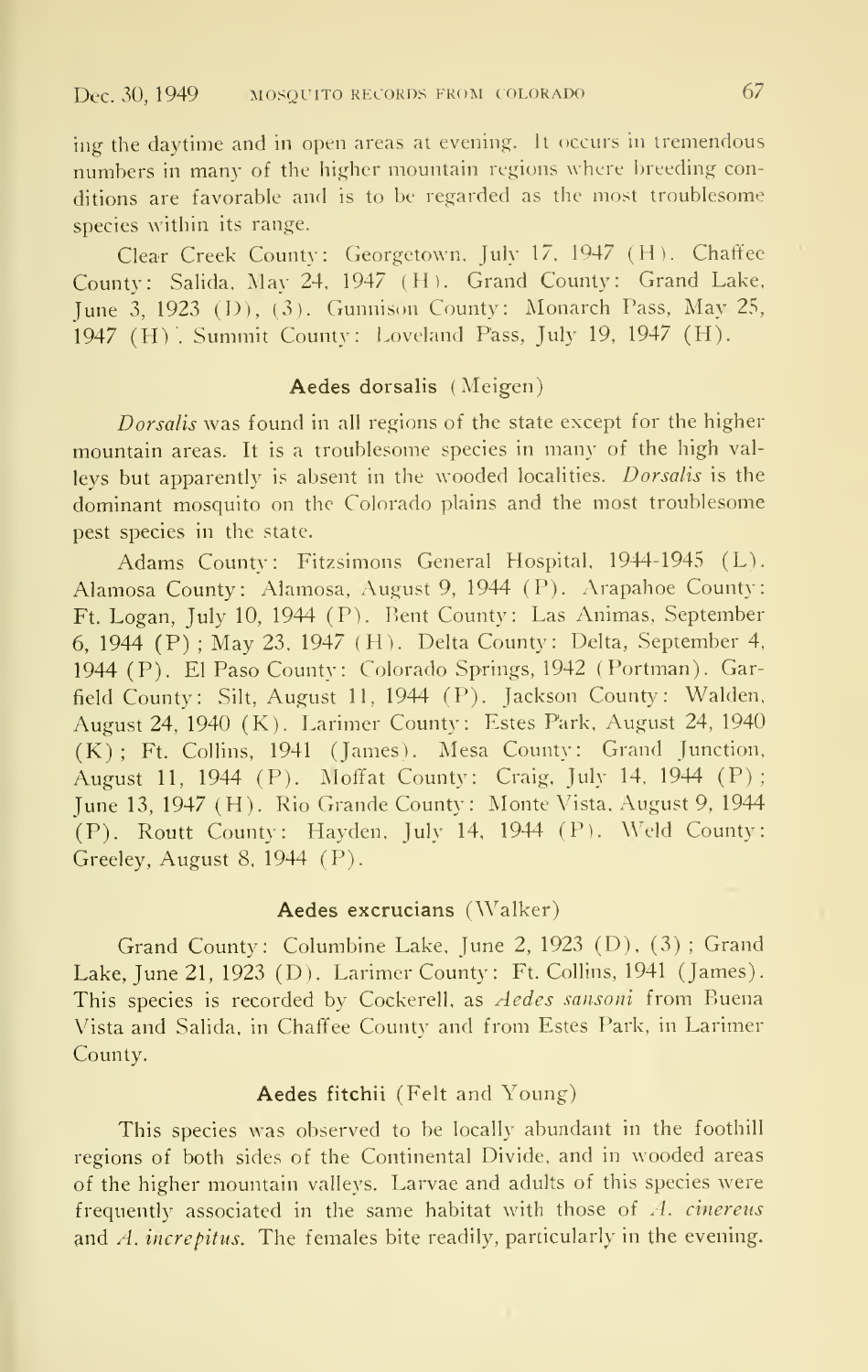Adams County: Fitzsimons General Hospital. July, 1945 (L). Eagle County: Red Cliff (C). Grand County: Grand Lake, July 16, 1923 (D), (3) as A. mimesis. El Paso County: Palmer Lake. June 21, 1947 (H). Larimer County: Loveland, July 25. 1947 (H) ; Pin gree Park, August 21, 1940 (K). Moffat County: Craig, June 13. 1947 (H) ; Fortification. June 12. 1947 (H). Weld County: La Salle. April 19, 1947 (H).

#### Aedes flavescens (Muller)

One newly-emerged male of this species was taken as it rested upon the surface of a small pool, in the grassy, plains region of north ern Larimer County. This pool contained an abundance of dorsalis and *nigromaculis* larvae, but attempts to locate larvae of *flavescens* proved unsuccessful.

Larimer County: Virginia Dale. July 25. 1947 (H).

#### Aedes idahoensis (Theobald)

This mosquito is a very troublesome pest species in the plains areas and lower mountain valleys over the northern half of the state. particularly on the west side of the Continental Divide. The females attack readily during daytime or evening and indict apainful bite, ll is frequently associated with *dorsalis* and *nigromaculis*.

Chaffee County: Salida (C). Garfield County: Carbondalc and Glenwood Srpings (C); Rifle, July 19, 1947 (H). Grand County: Eraser, June 26. 1923 (D) ; Granby. June 26. 1923 (D) ; July 14. 1944 (P). Larimer County: Virginia Dale, July 25. 1947 (H). Moffat County: Craig, June 13. 1947 (H) ; Maybell. June 14, 1947 (H). Pitkin County: Aspen (C). Routt County: Hayden, July 14, 1944 (F). Weld County: Greeley. August 8. 1944 (P).

#### Aedes impiger (Walker)

Grand County: Grand Lake, May-June. 1923 (D), (3).

#### Aedes increpitus Dyar

Increpitus is a common, troublesome species in wooded areas along the foothills and in the higher valleys of the state. Larvae were col lected on numerous occasions from overflow pools along wooded streams. The adult females were frequently found in association with cinereus, fitchii and vexans.

Adams County: Fitzsimons General Hospital, May-July, 1945 (L). EagleCounty: Minturn, July 19, 1947 (H). Garfield County: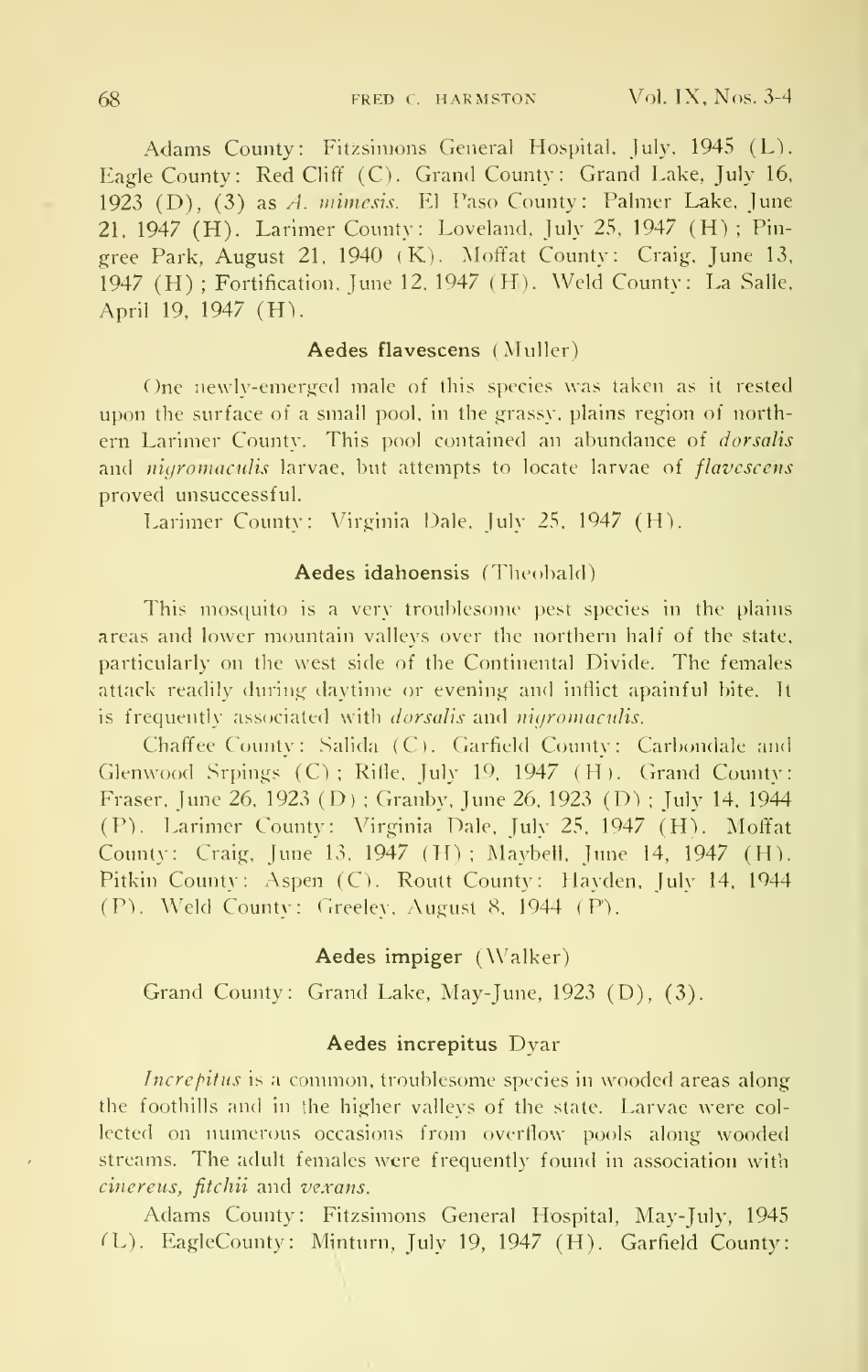Rifle, July 19. 1947 (H). Jefferson County: Golden, July 20, 1947 (H). Larimer County: Ft. Collins, 1941 (James); Pingree Park, August 21, 1940 (K). Mesa County: Grand Junction, July 10, 1946 (H). Moffat County: Craig, June 13, 1947 (H). Montezuma County: Cortez, July 7. 1946 (H). Routt County: Steamboat Springs, July 19. 1946 (H).

#### Aedes intrudens Dyar

Grand County: Grand Lake. May-June. 1923 (D), (3).

#### Aedes klotsi Matheson

Costilla County: Mt. Home Lake, above Ft. Garland, July 20, 1923 (Klots), (6).

# Aedes lateralis (Meigen)

Boulder County: Reported from Boulder, as Aedes aldrichii, by Cockerell (1).

#### Aedes nearcticus Dyar

Alamosa County: Reported from Alamosa, by Matheson (7).

#### Aedes nigromaculis (Ludlow)

This species is widely distributed and abundant in most irrigated farming regions of the state and in the plains country. It was not encountered in the foothill or mountainous areas. Because of its abundance, and the avidity of the females, nigromaculis probably ranks next to dorsalis in importance as a pest mosquito in Colorado.

Adams County: Fitzsimons General Hospital, June -September, 1944-45 (L). Alamosa County: Alamosa, August 9, 1944 (P) ; July 9, 1946 (H). Bent County: Las Animas, May 23, 1947 (H). Chaffee County: Salida, May 24, 1947 (H). Eagle County: Glenwood Springs, July 19, 1947 (H). Larimer County: Ft. Collins, 1941 (James) ; Virginia Dale, July 25. 1947 (H). Las Animas County: Trinidad, August 9, 1944 (P). Mesa County: Grand Junction, August 11, 1944 (P) ; July 10, 1946 (H). Moffat County: Craig, June 30, 1947 (H) ; Maybell, June 13, 1947 (H). Montezuma County: Cortez, July 7, 1946 (H). Otero County: La Junta, May 22, 1947 (H). Pueblo County: Pueblo, May 24, 1947 (H). Washington County: Akron (C). Weld County: Greeley, April 19, 1947 (H).

#### Aedes pionips Dyar

Grand County: Grand Lake, June, 1923 (D), (3).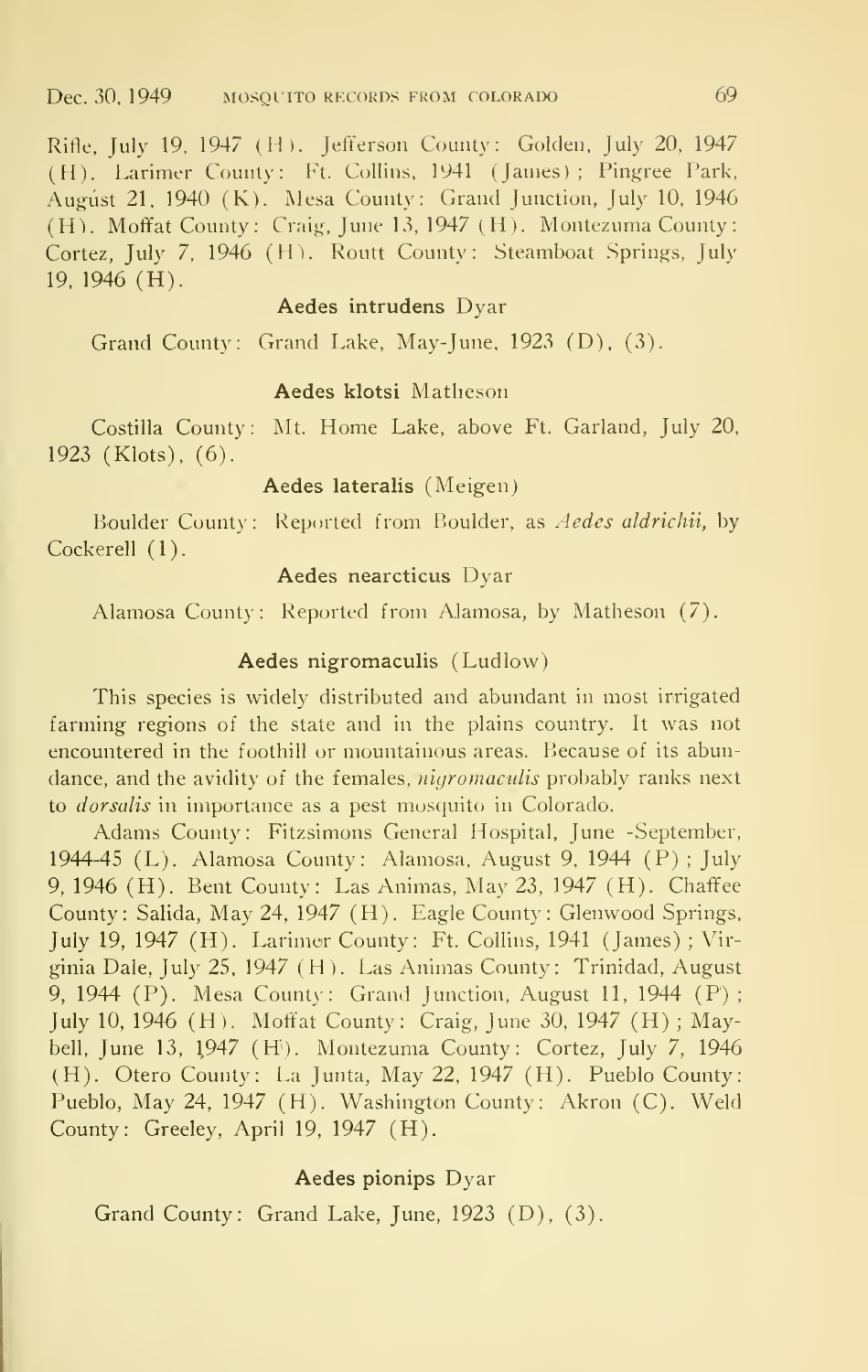#### Aedes pullatus (Coquillett)

This species was observed to be locally abundant in <sup>a</sup> number of mountainous areas of the state. The females were observed only in heavily wooded localities; they bite readily, particularly in the evening, inflicting a painful bite. Larvae were taken in grassy pools in the vicinity of timber.

Chaffee County: Salida, May 24, 1947 (H). Eagle County: Glenwood Canyon, July 19, 1947 (H) ; Minturn, July 19, 1947 (H). Grand County: Grand Lake and Poudre Lake, June, 1923 (D), (3). Gunnison County: Gunnison, May 25, 1947 (H) ; Monarch Pass, May 25, 1947 (H). Larimer County: Estes Park, July, 1923 (D), (3) ; Pingree Park, August 21, 1940 (K). Las Animas County: Trinidad, August 9, 1944 (P). Routt County: Steamboat Springs, July 19, 1946 (H). Cockerell reports this species, as  $A$ , acrophilus, from Chaffee, Eagle and Pitkin Counties.

#### Aedes punctor (Kirby)

Grand County: Grand Lake, June 19, 1923 (D) ; Poudre Lake, July 4, 1923 (D), (3). Summit County: Loveland Pass, July 20, 1947 (H).

#### Aedes riparius Dyar and Knab

Grand County: Columbine Lake, June 22, 1923 (D), (3).

#### Aedes sticticus (Meigen)

Adams County: Fitzsimons General Hospital, August, 1945 (L). Chaffee County: Salida, May 25, 1947 (H). Gunnison County: Gunnison, May 25, 1947 (H). Moffat County: Craig, June 13, 1947 (H) ; Elk Springs, June 14, 1947 (H).

#### Aedes stimulans (Walker)

Eagle County: Minturn (C), (1). Las Animas County: Trinidad, August 9, 1944 (P). Teller County: Florissant (C), (1). Stimulans is reported from Colorado by Olson and Keegan (8), but no specific locality is given.

### Aedes triseriatus (Say)

Adams County: Fitzsimons General Hospital, July-September, 1945 (L). Arapahoe County: Ft. Logan, July 10, 1944 (P). El Paso County: Colorado Sprigns, 1942 (Portman). Larimer County: Loveland, July 25, 1947 (H).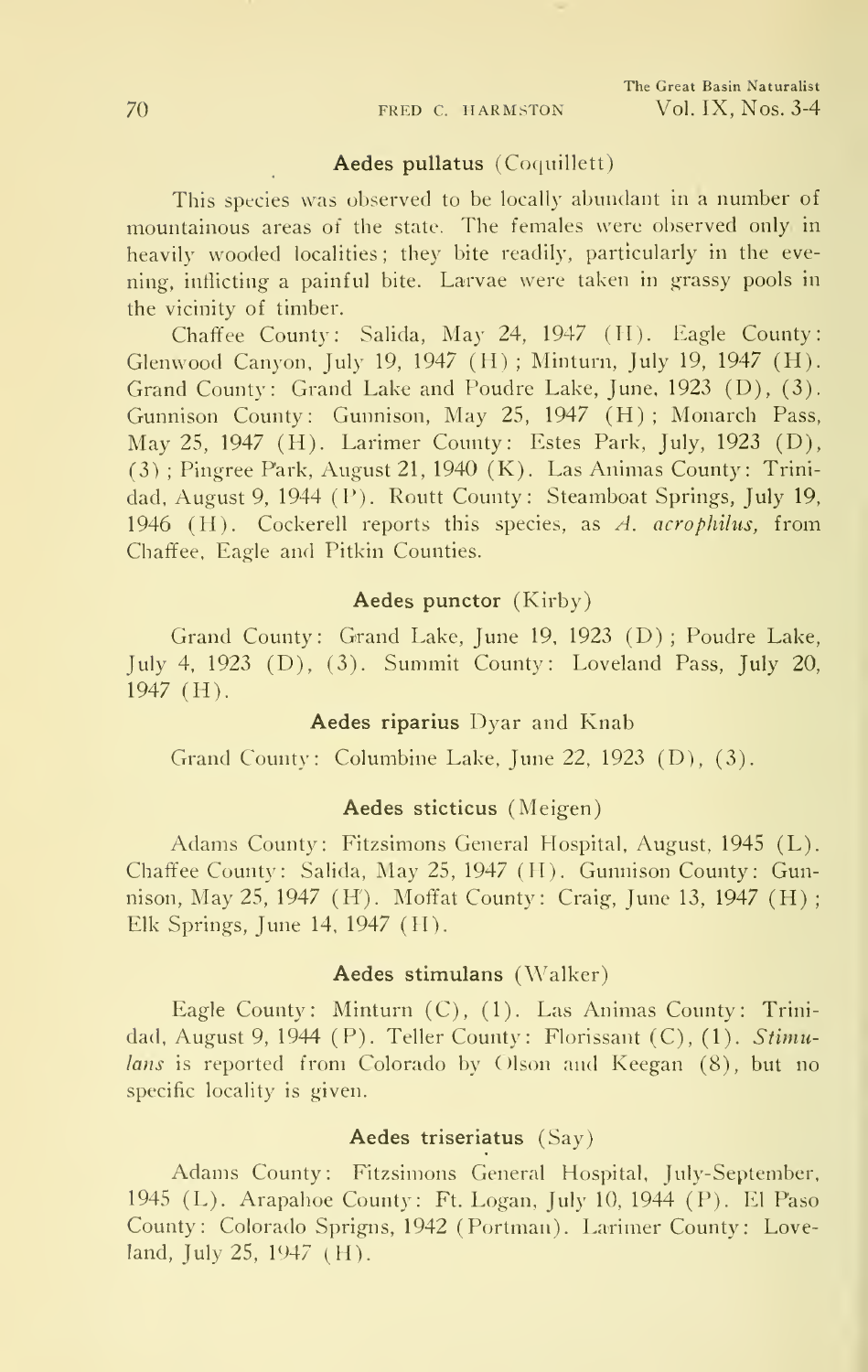#### Aedes trivittatus (Coquillett)

Adams County: Fitzsimons General Hospital, June-August, 1944- 45 (L). Arapahoe County: Ft. Logan, 1941 (Portman). Boulder County: Longmont, July 25, 1947 (H). Larimer County: Ft. Collins, 1941 (James), (4). Pueblo County: Pueblo, September 5. 1944 (P). Routt County: Hayden, July 14, 1944 (P). Dyar (3), comments on this species as follows: Denver, August (Tucker), originally re corded as Culex pipiens, and again as Culiseta inornatus.'"

#### Aedes vexans (Meigen)

In Colorado this species breeds abundantly in overflow pools along wooded streams, in flooded borrow pits and in waste irrigation water. It is widely distributed over the foothills and in the plains and irri gated farming regions but was not encountered in mountainous areas above 8000 feet elevation. It probably ranks third, behind dorsalis and nigromaculis, in importance as a pest species in the state.

Adams County : Fitzsimons General Hospital, May-August, 1944- 45 (L). Arapahoe County: Ft. Logan, September 8, 1944 (P). Bent County: Las Animas, September 6, 1944 (P). Boulder County: Boulder, August 24, 1940 (K) ; Longmont, July 25, 1947 (H). Costilla County: Ft. Grland, August 8, 1944 (P). Denver County: Denver, September 6, 1917 (C) ; September 6, 1944 (P). Eagle County: Eagle, August 10, 1944 (P). Fremont County: Canon City, May 23, 1947 (H). Garfield County: Rifle. July 19. 1947 (H). Gunnison County: Gunnison, September 4, 1944 (P). Jefferson County: Golden, July 20, 1947 (H). Larimer County: Ft. Collins, 1941 (James) ; Virginia Dale, July 25, 1947 (H). Moffat County: Craig, July 13, 1947 (H). Otero County: La Junta, May 22, 1947 (H). Pueblo County: Pueblo, September 5, 1944 (P). Rio Blanco County : Rangely, July 17, 1947 (H). Routt County: Steamboat Springs, July 19, 1946 (H). Weld County: Greeley, August 8, 1944 (P).

#### Anopheles franciscanus McCracken

Widely scattered over the southern half of the state.

Bent County: Las Animas, September 6, 1944 (P). Cheyenne County: Wild Horse, September 6, 1944 (P). Delta County: Delta, September 4, 1944 (P). Eagle County: Glenwood Springs, July 19, 1947 (H). La Plata County: Ignacio, September 12, 1946 (H). Lincoln County: Limon, September 6, 1944 (P). Logan County: Sterling, September 8, 1944 (P). Mesa County: Grand Junction, August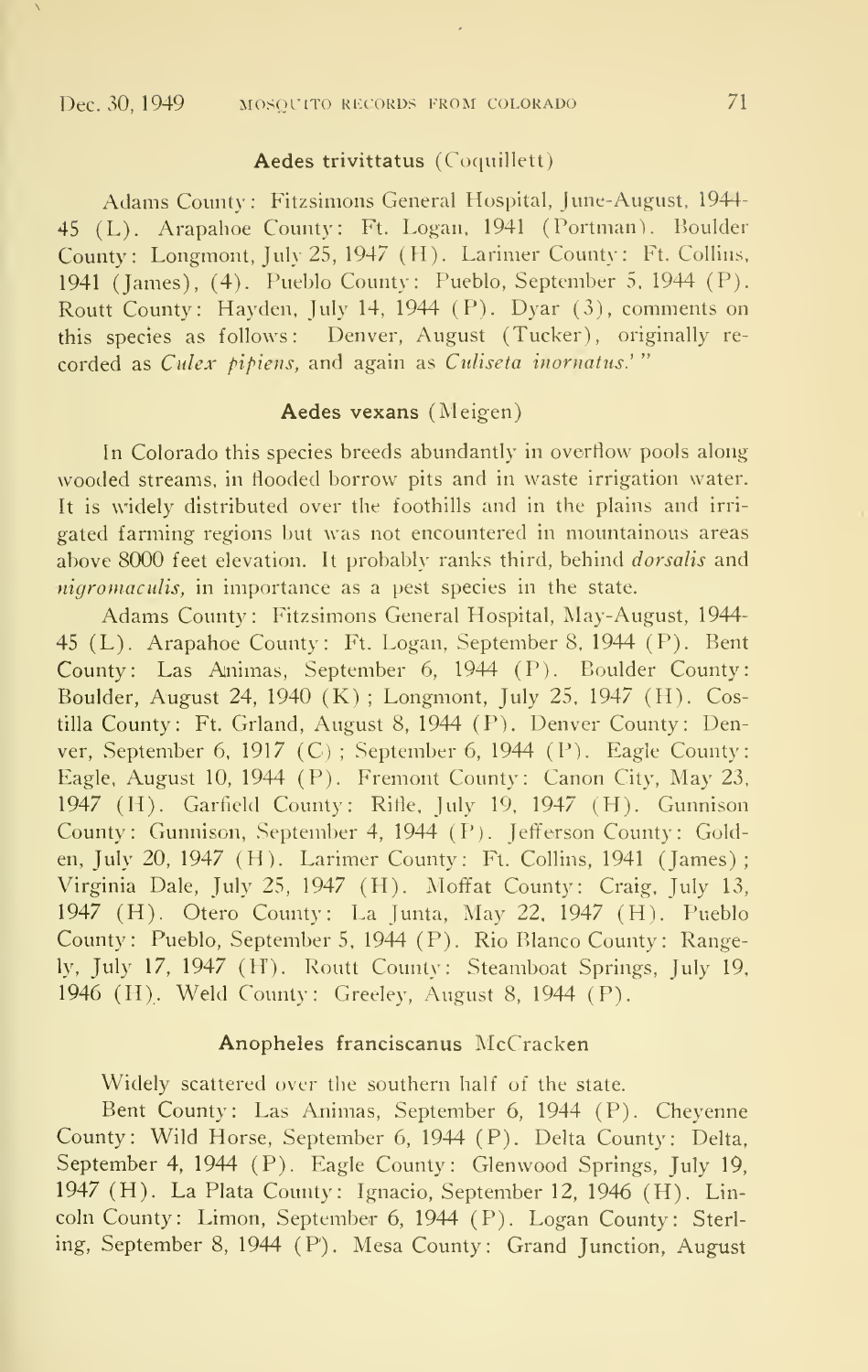11, 1944 (P) ; July 10, 1946 (H). Prowers County: Lamar, September 6, 1944 (P). Pueblo County: Pueblo, September 5, 1944 (P).

#### Anopheles freeborni Aitken

Freeborni, the western malarial mosquito, is widely distributed in the state, west of the Continental Divide. It is recorded from a few localities east of the Divide, in the southcentral part of the state.

Chaffee County: Salida, September 5, 1944 (F). Delta County: Delta, September 4, 1944 (P). Dolores County: Dove Creek, July 7, 1946 (H). Eagle County: Eagle, July 19, 1947 (H) ; Glenwood Springs, August 10, 1944 (P). Fremont County: Canon City, September 5, 1944 (P). Garfield County: Rifle, July 18, 1947 (H) ; Silt, August 11, 1944 (P). Mesa County: Grand Junction, August 11, 1944 (P) ; July 10, 1946 (H). Montezuma County: Cortez, July 7, 1946 (H). Pueblo County: Pueblo, September 5, 1944 (P). Rio Blanco County: Meeker, July 17, 1947 (H). Olson and Keegan (8) record the occurrence of freeborni in Colorado, but do not list the specific locality.

#### Anopheles occidentalis Dyar and Knab

Arapahoe County: Ft. Logan, July 6, 1944 (P) ; August 1, 1944 (Olson and Keegan), (9). Clear Creek County: Georgetown, July 19, 1947 (H). Jefferson County: Golden, July 20, 1947 (H). Larimer County: Loveland, July 25, 1947 (H).

#### Anopheles punctipennis (Say)

Larimer County: Virginia Dale, July 25, 1947 (H). Logan County: Sterling, September 8, 1944 (P). Pueblo County: Pueblo, June 23, 1944 (Olson and Keegan), (9).

#### Anopheles quadrimaculatus Say

This species has been recorded by Cockerell (<sup>1</sup> ) , from Delta and Hotchkiss in the west-central part of the state. Dyar (3), refers to these records but states that the occurrence of quadrimaculatus in west ern Colorado remains uncertain until verified by a male.

Study of several hundred Anopheles adults and larvae taken in western Colorado during the seasons of 1944-46 has shown all to be either occidentails, franciscanus or freeborni. The latter species is widely distributed over the western half of the state and is particularly numerous near Delta and Hotchkiss; the records of Cockerell probably refer to this species.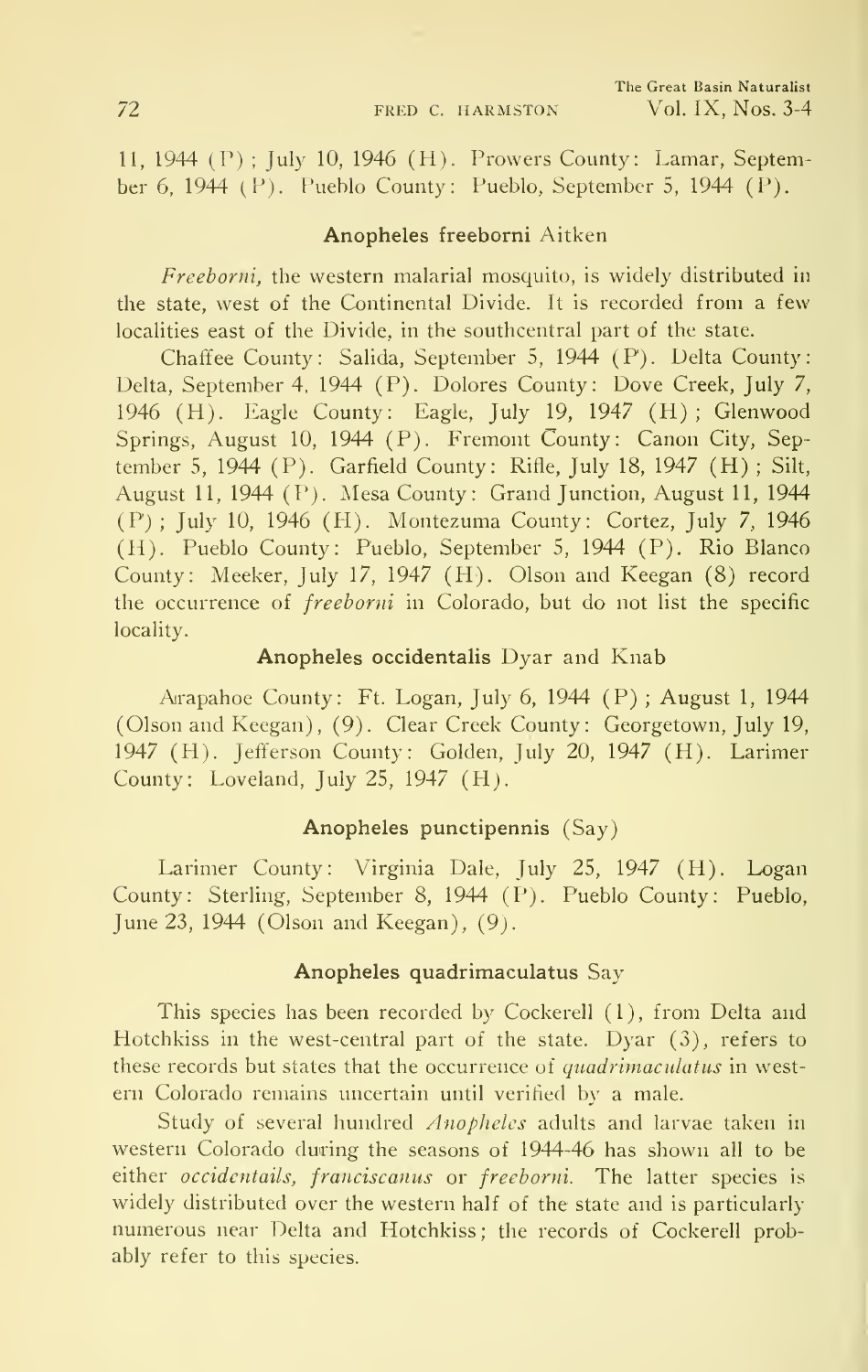#### Culex apicalis Adams

Adams County: Fitzsimons General Hospital, May 17, <sup>1945</sup> (L). Arapahoe County: Ft. Logan, August 12, 1944 (Olson and Keegan). Boulder County: Longmont, July 25, 1947 (H). Jefferson County: Golden, July 20, 1947 (H).

#### Culex pipiens Linnaeus

Adams County: Aurora, June 9, 1944 (P) ; Fitzsimons General Hospital, August-October, 1944-45 (L). Boulder County : Longmont, July 25, 1947 (H). Garfield County: Rifle, July 19, 1947 (H). La Plata County; Durango, September 13, 1946 (H). Moffat County: Craig, June 13, 1947 (H).

#### Culex restuans Theobald

Adams County : Fitzsimons General Hospital, August-September, 1944 (L). Denver County: Denver, July 23, 1947 (H). El Paso County: Colorado Springs, 1942 (Portman) ; reported as territans Walker. Garfield County: Glenwood Springs, July 19, 1947 (H); Rifle. July 18, 1947 (H).

#### Culex salinarius Coquillett

Adams County: Fitzsimons General Hospital. September, 1944 (L). Arapahoe County: Ft. Logan, August 22, 1944 (Olson and Keegan). Boulder County: Longmont, July 25. 1947 (H). El Paso County : Camp Carson, June 29, 1944 (Olson and Keegan) . Rio Blanco County: Rangely, July 17, 1947 (H).

#### Culex tarsalis Coquillett

This is one of the more important pest mosquitoes in Colorado. It was not encountered in the mountainous regions above 7500 feet elevation, but is widely distributed elsewhere. The females readily enter dwellings and bite avidly. It has been taken by U. S. Public Health Service personnel in the following counties : Alamosa, Arapahoe, Bent, Chaffee, Cheyenne, Costilla, Delta, Denver, Dolores, El Paso, Fremont, Garfield, Huerfano, Las Animas, Lincoln, Moffat, Montezuma, Montrose, Otero, Prowers, Rio Grande, Routt, Saguache and Weld. Other records are as follows: Boulder County: Boulder, August 23, 1940 (K). Jefferson County: Golden, September 6, 1917 (C). Larimer County: Ft. Collins, 1941 (James).

#### Culiseta impatiens (Walker)

Chaffee County: Buena Vista, August 10, 1944 (P) ; Monarch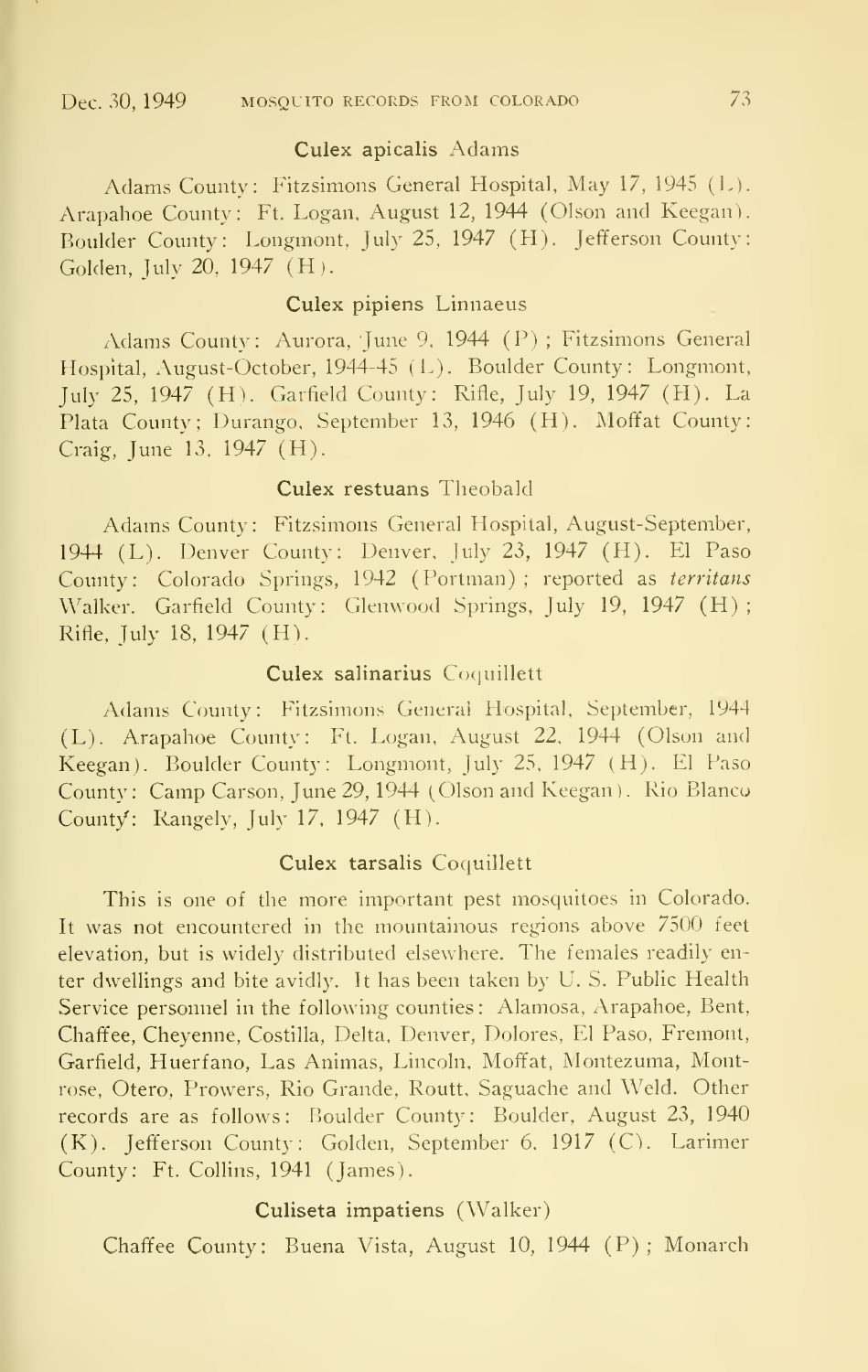Pass, May 25, 1947 (H). Clear Creek County; Georgetown, July 19, 1947 (H). Fremont County: Canon City, May 24, 1947 (H). Grand County: Grand Lake, May-June, 1923 (D), (3). Summit County: Loveland Pass, July 19, 1947 (H). Dyar (3), reports the species from Whittier Range, Cochetopa National Forest.

#### Culiseta incidens (Thompson)

Adams County: Fitzsimons General Hospital, July-September, (L). Boulder County : Longmont, July 25, 1947 (H). Chaffee County: Buena Vista, September 5, 1944 (P). Costilla County: Ft. Garland, August 9, 1944 (P). El Paso County: Colorado Springs, 1942 (Portman). Garfield County: Riile, July 18, 1847 (H). Gunnison County: Gunnison, May 25, 1947 (H). Larimer County: Virginia Dale, July 25, 1947 (H). Lincoln County: Limon, September 6, 1944 (P). Mesa County: Plateau Canyon, August 23, 1906 (Dyar), (3). Montrose County: Cimarron, September 4, 1944 (P).

#### Culiseta inornata (Williston)

This species is widely distributed in the state at elevations below 8000 feet. Over most of its range it is associated with *Culex tarsalis*.

Adams County: Bennett, September 6, 1944 (P); Fitzsimons General Hospital, May-October, 1944-45 (L). Alamosa County: Ala mosa, August 9, 1944 (P). Arapahoe County: Ft. Logan, July 10, 1944 (P). Chaffee County: Salida, September 4, 1944 (P). Costilla County: Ft. Garland, August 9, 1944 (P). Denver County: Denver, July 8, 1944 (P). Dolores County: Dove Creek, July 7, 1946 (H). Fremont County: Canon City, May 23, 1947 (H). Garfield County: Glenwood Springs and Rifle, July 19, 1947 (H) ; Silt, August 11, 1944 (P). Las Animas County: Trinidad, August 9, 1944 (P). Moffat County: Craig, June 13, 1947 (H). Morgan County: Ft. Morgan, September 8, 1944 (P). Rio Blanco County: Meeker, July 17, 1947 (H). Rio Grande County: Monte Vista, August 9, 1944 (P). Weld County: Greeley, August 8, 1944 (P).

#### Culiseta melanura (Coquillett)

Adams County: Fitzsimons General Hospital, June-August, 1944 (L) ; July 14-31, 1944 (Olson and Keegan).

#### Culiseta morsitans (Theobald)

Adams County: Fitzsimons General Hospital, 1945 (L) ; May-